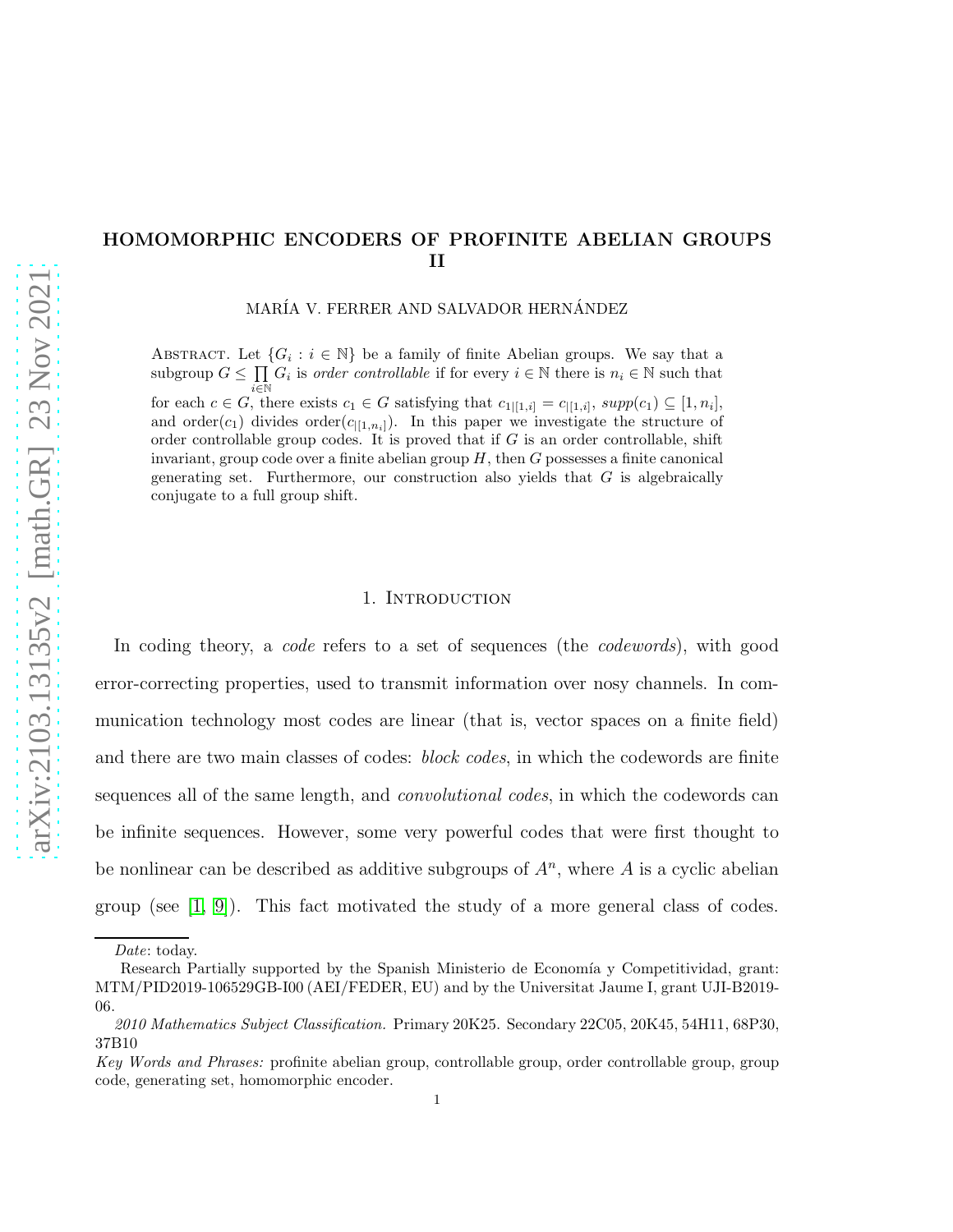According to Forney and Trott [\[9,](#page-16-1) [10\]](#page-16-2), a *group code* G is a subgroup of a product

$$
X = \prod_{i \in I} G_i,
$$

where each  $G_i$  is a group and the composition law is the componentwise group operation. The subgroup

$$
G_f := G \cap \bigoplus_{i \in \mathbb{Z}} G_i
$$

is called the *finite subcode* of G. It may happen that all elements of G has finite support, which means that G coincides with  $G_f$ .

If all code symbols are drawn from a common group H, then  $G \leq H^I$  and G will be called a group code over  $H$  defined on  $I$ .

A key point in the study of group codes is the finding of appropriate *encoders*

Definition 1.1. Given a group code G, a *homomorphic encoder* is a continuous homomorphism  $\Phi$ :  $\prod_{i\in I} H_i \to G$  that sends a full direct product of (topological) groups onto G. Of special relevance are the so called *noncatastrophic encoders*, that is, homomorphic continuous encoders  $\alpha$  that are one-to-one and such that  $\Phi(\bigoplus_{i\in I} H_i) = G_f$ (see  $[4, 9, 10]$  $[4, 9, 10]$  $[4, 9, 10]$  for some references).

From here on, we deal with a *group shift* (or *group code*) G over a finite abelian group H. That is, G is a closed, *shift-invariant* subgroup of the full shift group  $X = H^{\mathbb{Z}}$ . Therefore, if  $\sigma: X \to X$  denotes the *backward shift operator* 

$$
\sigma[x](i) := x(i+1), \ \forall x \in X, \ i \in \mathbb{Z},
$$

we have that  $\sigma(G) = G$ . For simplicity's sake, we denote the *forward shift operator* by  $\rho$ , that is  $\rho[x](i) := x(i-1)$ ,  $\forall x \in X$ ,  $i \in \mathbb{Z}$ . A group shift G over a finite abelian group H is *irreducible or transitive* if there is  $x \in G$  such that the partial forward orbit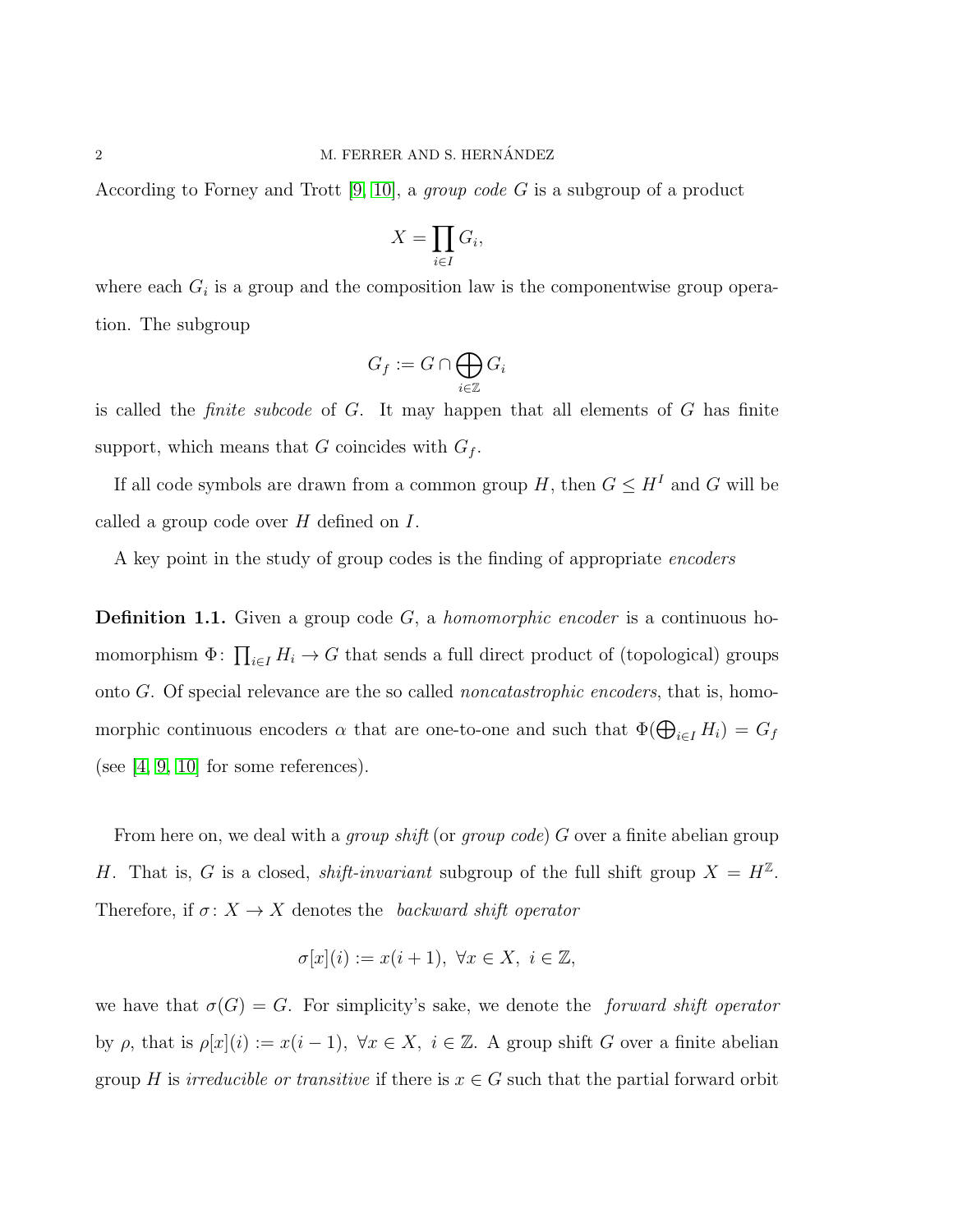$\{\sigma^n(x) : n \geq n_0\}$  is dense in G for all  $n_0 \in \mathbb{Z}$ . Given two group codes G and  $\overline{G}$  if there is a homeomorphism (resp. topological group isomorphism)  $\Phi: G \longrightarrow \overline{G}$  so that  $\sigma \circ \Phi = \Phi \circ \sigma$  then we say that G and  $\overline{G}$  are *topologically conjugate* (resp. *algebraically and topologically conjugate*) (see [\[11,](#page-16-4) [12,](#page-16-5) [16\]](#page-16-6)).

In [\[8\]](#page-16-7), Forney proved that every (linear) convolutional code is conjugate to a full shift, via a linear conjugacy. Subsequently, it was proved by several authors (see [\[9,](#page-16-1) [11,](#page-16-4) [13,](#page-16-8) [14\]](#page-16-9)) that every irreducible group shift is conjugate to a full shift. In fact, one might expect that the conjugacy was also a group homomorphism (algebraic conjugacy). But, for group shifts, this turns to be false in general (cf.  $[11, 13]$  $[11, 13]$ ). In this sense, Fagnani [\[2\]](#page-16-10) has obtained necessary and sufficient conditions for a group shift to be algebraically conjugate to the full shift over a finite group. His approach is based on Pontryagin duality, which let one reduce the question to its discrete dual group that turns out to be a finitely generated module of Laurent polynomials.

We next collect some definitions and basic facts introduced in [\[6\]](#page-16-11).

**Definition 1.2.** Let G be a group shift over a finite abelian group  $H$ . We have the following notions:

- (1) G is weakly controllable if  $G \bigcap H^{(\mathbb{Z})}$  is dense in G; here  $H^{(\mathbb{Z})}$  denotes the subgroup of  $H^{\mathbb{Z}}$  consisting of the elements with finite support.
- (2) G is *controllable*[1](#page-2-0) (equivalently *irreducible or transitive*) if there is a positive integer  $n_c$  such that for each  $g \in G$ , there exists  $g_1 \in G$  such that  $g_{1|(-\infty,0]} = g_{|(-\infty,0]}$  and  $g_{1|n_c,+\infty)} = 0$  (we assume that  $n_c$  is the least integer satisfying this property). Remark that this property implies the existence of  $g_2 := g - g_1 \in G$  such that  $g = g_1 + g_2$ ,  $supp(g_1) \subseteq (-\infty, n_c]$  and  $supp(g_2) \subseteq [1, +\infty]$ .

<span id="page-2-0"></span><sup>&</sup>lt;sup>1</sup>It is easily verified that every controllable group code G is irreducible (see [\[11\]](#page-16-4)).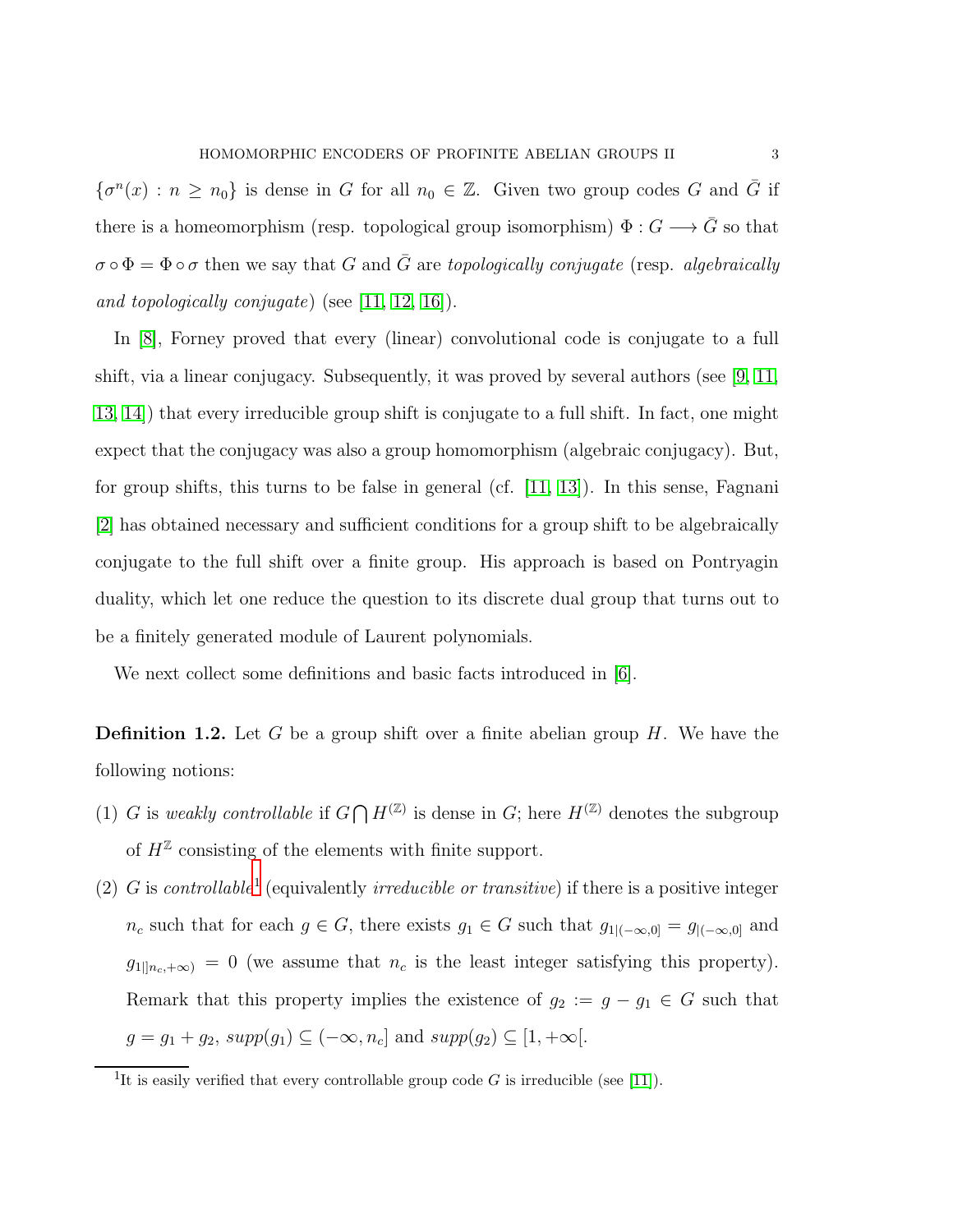### 4 M. FERRER AND S. HERNÁNDEZ

(3) G is *order controllable* if there is a positive integer  $n_o$  such that for each  $g \in G$ , there exists  $g_1 \in G$  such that  $g_{1|(-\infty,0]} = g_{|(-\infty,0]}, supp(g_1) \subseteq (-\infty,n_o],$  and  $order(g_{1|[1,n_0]})$ divides order( $g_{|[1,n_0]}$ ) (we assume that  $n_o$  is the least natural number satisfying this property). Again, this implies the existence of  $g_2 \in G$  such that  $g = g_1 + g_2$ ,  $supp(g_2) \subseteq [1, +\infty],$  and order $(g_2)$  divides order $(g)$ . Here, the order of g is taken in the usual sense, as an element of the group G.

We now state our main result.

<span id="page-3-1"></span>**Theorem 1.3.** Let G be an order controllable group shift over a finite abelian group H. Then there is a noncatastrophic isomorphic encoder for  $G$ . As a consequence  $G$  is algebraically and topologically conjugate to a full group shift.

## 2. GROUP SHIFTS

In this section, we apply the result accomplished in [\[6,](#page-16-11) Theorem 3.2] in order to prove that order controllable group shifts over a finite abelian group possess canonical generating sets. Furthermore, our construction also yields that they are algebraically conjugate to a full group shift.

In the sequel  $H^{(\mathbb{Z})}$  will denote the subgroup of  $H^{\mathbb{Z}}$  consisting of all elements with finite support.

<span id="page-3-0"></span>Theorem 2.1. *Let* G *be a weakly controllable, group shift over a finite abelian* p*-group H.* If  $G[p]$  is weakly controllable, then there is a finite generating subset  $B_0 := \{x_j :$  $1 \leq j \leq m$ }  $\subseteq G_{f[0,\infty)}[p]$ *, where*  $x_j = p^{h_j}y_j$ *,*  $y_j \in G_f$ *, and each*  $x_j$  *is selected with the maximal possible height*  $h_j$  *in*  $G_f$  *with*  $h_j \geq h_{j+1}$ ,  $1 \leq j \leq m$ , such that the following *assertions hold true:*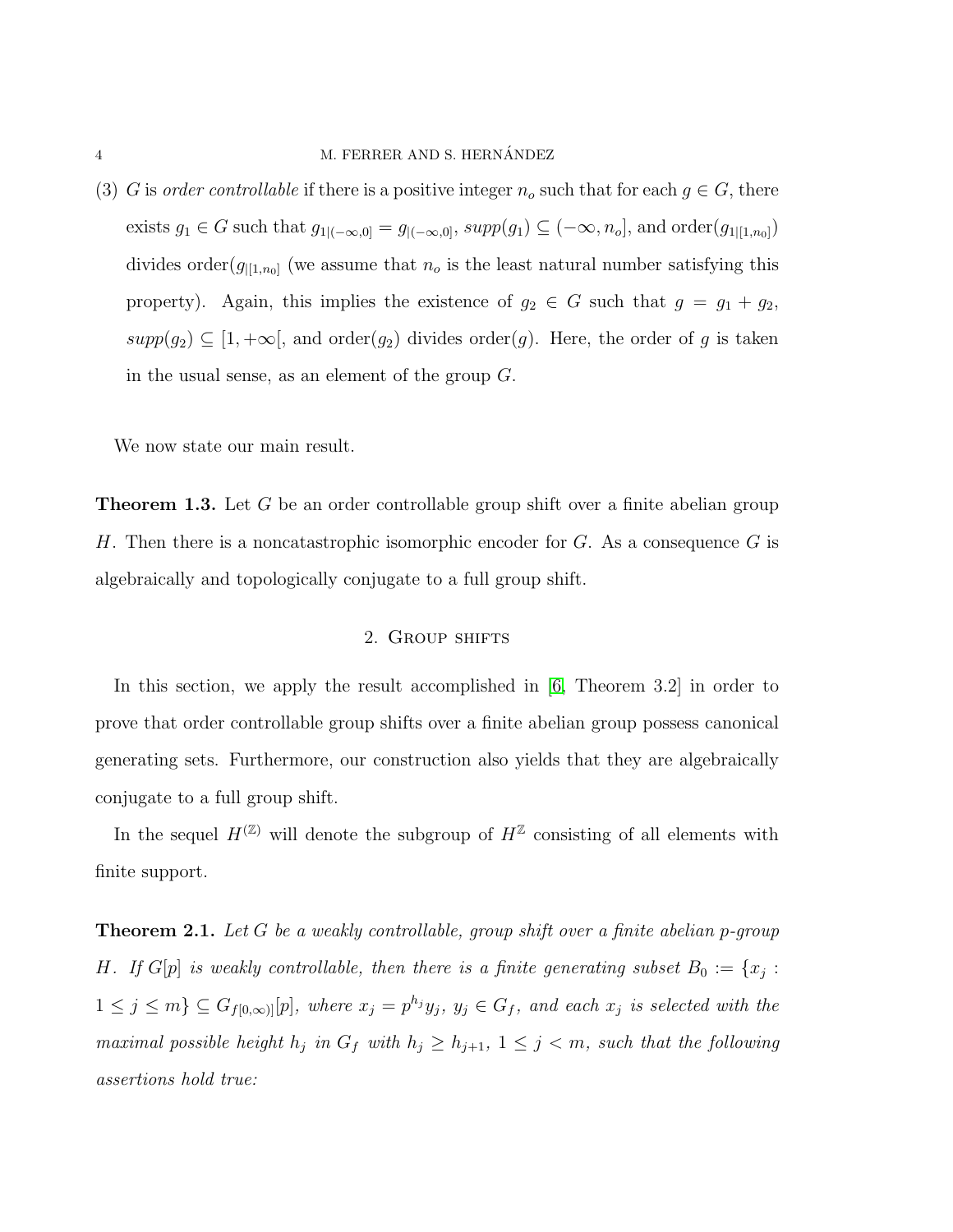*(1) There is a canonically defined* σ*-invariant, onto, group homomorphism*

$$
\Phi\colon \left(\prod_{1\leq j\leq m}\mathbb{Z}(p^{h_j+1})\right)^\mathbb{Z}\to G.
$$

*(2) ((*G *is weakly rectangular and))* Φ *is a noncatastrophic, isomorphic encoder for* G *if there is a finite block*  $[0, N] \subseteq \mathbb{N}$  *such that the set* 

$$
\{\sigma^n[x_j]_{|[0,N]}\neq 0 : n \in \mathbb{Z}, 1 \leq j \leq m\}
$$

*is linearly independent.*

*Proof.* (1) Using that G and  $G[p]$  are weakly controllable, we can proceed as in [\[6,](#page-16-11) Theorem 3.2] in order to define a subset  $B_0 := \{x_1, \ldots, x_m\} \subseteq G_f[p]_{[0,\infty)}$  such that  $\pi_{[0]}(B_0)$  forms a basis of  $\pi_{[0]}(G_{[0,\infty)}[p])$  and for each  $x_j \in B_0$  there is a nonnegative integer  $h_j$  and an element  $y_j \in G_f$  such that  $x_j = p^{h_j}y_j$ , where each  $x_j$  has the maximal possible height  $h_j$  in  $G_f$  and  $h_1 \geq h_2 \geq \cdots \geq h_m$ . Now define

$$
\varphi_0 \colon \mathbb{Z}(p)^m \to G[p]
$$

by

$$
\varphi_0[(\lambda_1,\ldots,\lambda_m)]=\lambda_1x_1+\cdots+\lambda_mx_m
$$

and, for each  $n \in \mathbb{Z}$ ,  $n > 0$ , set  $B_n := \rho^n(B_0) \subseteq G_f[p]_{[n,\infty)}$  and define

$$
\varphi_n \colon Z(p)^m \to G[p]
$$

by

$$
\varphi_n[(\lambda_1,\ldots,\lambda_m)]=\lambda_1\rho^n(x_1)+\cdots+\lambda_m\rho^n(x_m).
$$

Now, we can define

$$
\oplus_n \varphi_n \colon \bigoplus_{n \geq 0} (\mathbb{Z}(p)^m)_n \to G_f[p]_{[0,\infty)}
$$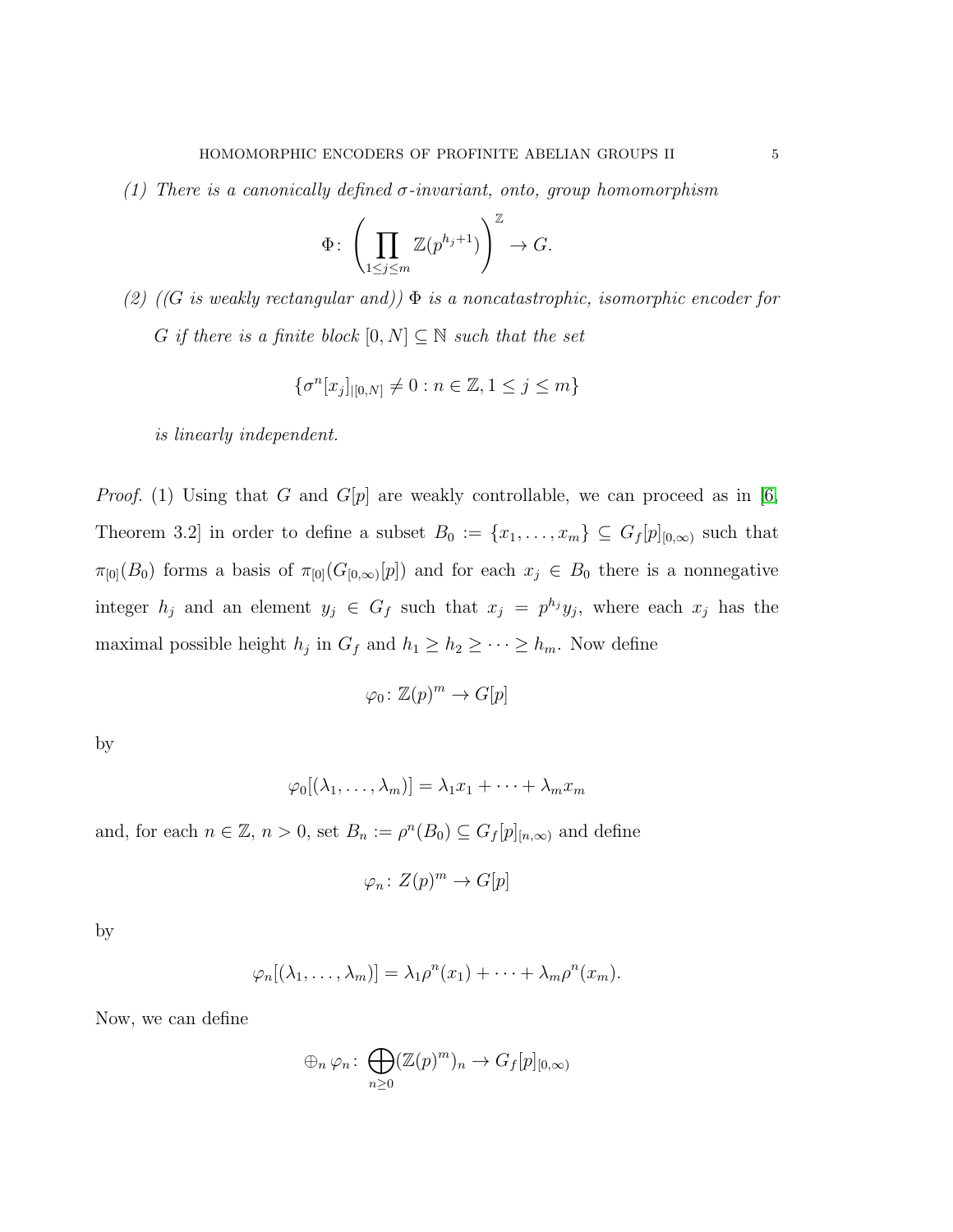by

$$
\bigoplus_{n \in \mathcal{P}_n} \varphi_n[\sum_{n \geq 0} (\lambda_{1n}, \lambda_{2n}, \ldots, \lambda_{mn})] := \sum_{n \geq 0} \varphi_n[(\lambda_{1n}, \lambda_{2n}, \ldots, \lambda_{mn})],
$$

where  $(\mathbb{Z}(p)^m)_n = \mathbb{Z}(p)^m$  for all  $n \geq 0$ .

Remark that all the maps set above are well defined group homomorphisms since each of these maps involves finite sums in its definition. Furthermore, since the range of  $\varphi_n$  is contained in  $G_f[p]_{[n,\infty)}$  for all  $n \geq 0$ , it follows that the map  $\bigoplus_n \varphi_n$  is continuous when its domain (and its range) is equipped with the product topology. Therefore, there is a canonical extension of  $\bigoplus_n \varphi_n$  to a continuous group homomorphism

$$
\Phi_0: \prod_{n\geq 0} (\mathbb{Z}(p)^m)_n \to G[p]_{[0,\infty)}.
$$

Now, repeating the same arguments as in [\[6,](#page-16-11) Theorem 3.2], it follows that

$$
G_f[p]_{[0,\infty)} \subseteq \Phi_0(\prod_{n\geq 0} (\mathbb{Z}(p)^m)_n),
$$

which implies that  $\Phi_0$  is a continuous onto group homomorphism because  $G_f[p]_{[0,\infty)}$ is dense in  $G[p]_{[0,\infty)}$ . Furthermore, using the  $\sigma$ -invariance of G, we can extend  $\Phi_0$ canonically to continuous onto group homomorphism

$$
\Phi_N: \prod_{n\geq -N} (\mathbb{Z}(p)^m)_n \longrightarrow G[p]_{[-N,\infty)}
$$

by

$$
\Phi_N[\sum_{n\geq -N}(\lambda_{1n},\lambda_{2n},\ldots,\lambda_{mn})]:=\sigma^N[\Phi_0[\rho^N[\sum_{n\geq -N}(\lambda_{1n},\lambda_{2n},\ldots,\lambda_{mn})]]],
$$

for every  $N > 0$ . Now, if we identify  $\prod$  $n \geq -N$  $(\mathbb{Z}(p)^m)_n$  with the subgroup ( $\prod$ n∈Z  $(\mathbb{Z}(p)^m)_n)_{[-N,+\infty)},$ remark that  $\Phi_{(N+1)}$  restricted to  $\prod$  $n \geq -N$  $(\mathbb{Z}(p)^m)_n$  is equal to  $\Phi_N$ . Therefore, we have defined a map

$$
\Phi_{\infty} \colon \bigcup_{N>0} \prod_{n\geq -N} (\mathbb{Z}(p)^m)_n \to G[p].
$$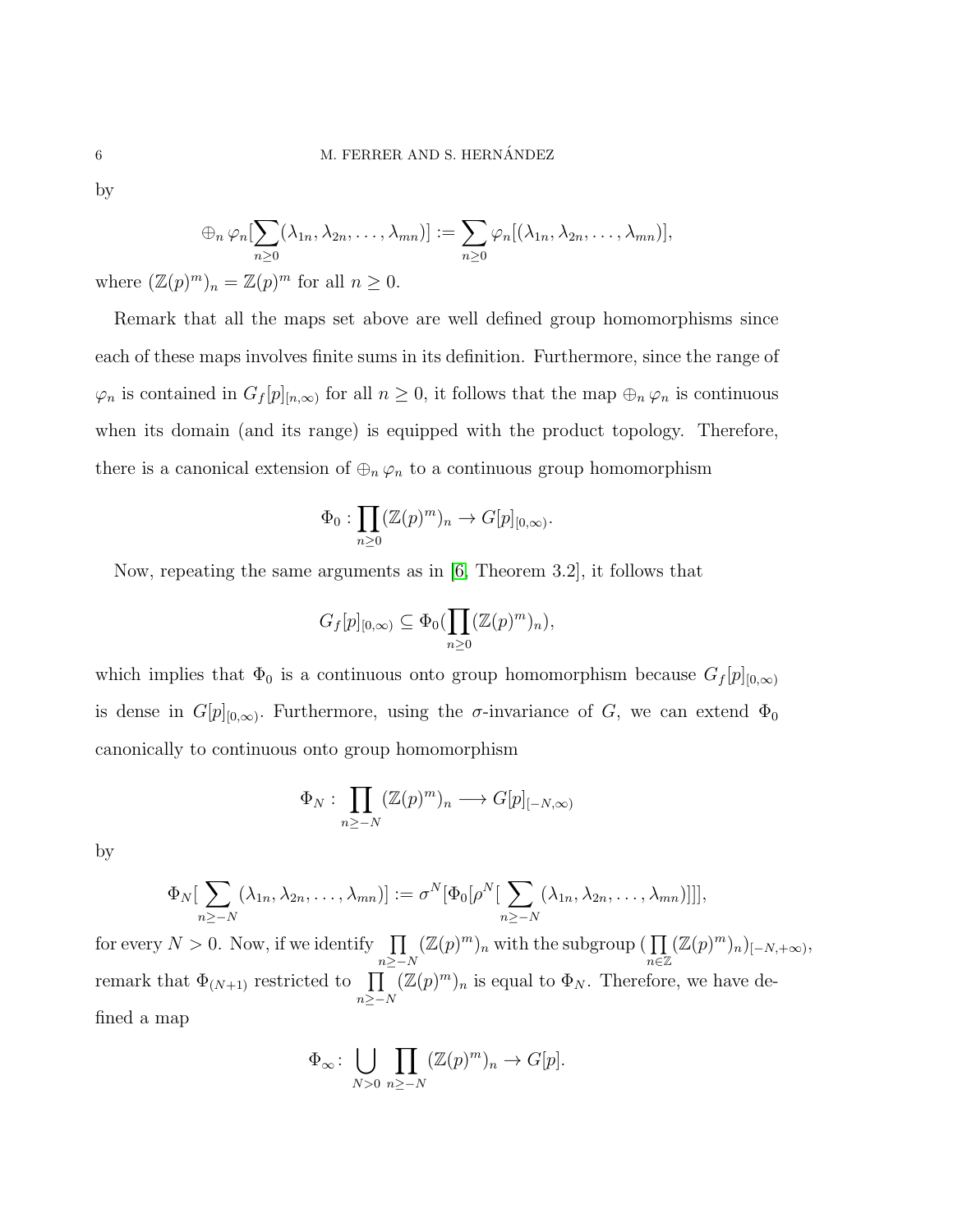Again, because  $\bigcup$  $N>0$  $\overline{\Pi}$  $n \geq -N$  $(\mathbb{Z}(p)^m)_n$  is dense in  $(\mathbb{Z}(p)^m)^{\mathbb{Z}}$ , it follows that we can extend  $\Phi_{\infty}$  to a continuous onto group homomorphism

$$
\Phi: (\mathbb{Z}(p)^m)^{\mathbb{Z}} \longrightarrow G[p].
$$

Now, taking into account that  $\lim_{n\to\pm\infty} \sigma^n(y_j) = 0$  for all  $1 \le j \le m$ , we proceed as in  $[6,$  Theorem 3.2 in order to lift  $\Phi$  to a continuous onto group homomorphism

$$
\Phi\colon \left(\prod_{1\leq j\leq m}\mathbb{Z}(p^{h_j+1})\right)^\mathbb{Z}\to G.
$$

This completes the proof of (1).

(2) First, we remark that repeating the proof accomplished in [\[6,](#page-16-11) Theorem 3.2], it follows that the sets  $\{\sigma^n[x_j]: n \in \mathbb{Z}, 1 \le j \le m\}$  and  $\{\sigma^n[y_j]: n \in \mathbb{Z}, 1 \le j \le m\}$  are both (linearly) independent.

Furthermore, since all elements  $x_j$   $(1 \leq j \leq m)$  have finite support, it follows that the set  $\{\sigma^n[x_j]_{|[0,N]}\neq 0 : n \in \mathbb{Z}, 1 \leq j \leq m\}$  is finite. Thus, using the  $\sigma$ -invarince of  $G$ , we proceed as in [\[6,](#page-16-11) Theorem 3.2] to obtain that  $\Phi$  is one-to-one.

In order to prove that  $\Phi$  is noncatastrophic, that is  $\Phi$ [( $\prod$  $1\leq j\leq m$  $\mathbb{Z}(p^{h_j+1})^{(\mathbb{Z})} \subseteq G_f$ , first notice that  $\Phi^{-1}$  is continuous, being the inverse map a continuous one-to-one group homomorphism. Now, reasoning by contradiction, suppose there is  $w \in G_f$  such that  $(\vec{\lambda}_n) = \Phi^{-1}(w)$  is an infinite sequence, let us say, without loss of generality, an infinite sequence on the right side. Then we have that the sequence  $(\sigma^n(w))_{n>0}$  converges to 0 in G. However, since  $(\vec{\lambda}_n)$  is infinite on the right side, it follows that the sequence  $(\Phi^{-1}(\sigma^n(w)))_{n>0} = (\sigma^n[(\vec{\lambda}_n)])_{n>0}$  does not converge to 0 in (  $\prod$  $1\leq j\leq m$  $\mathbb{Z}(p^{(h_j+1)}))^{\mathbb{Z}}$ . This contradiction completes the proof.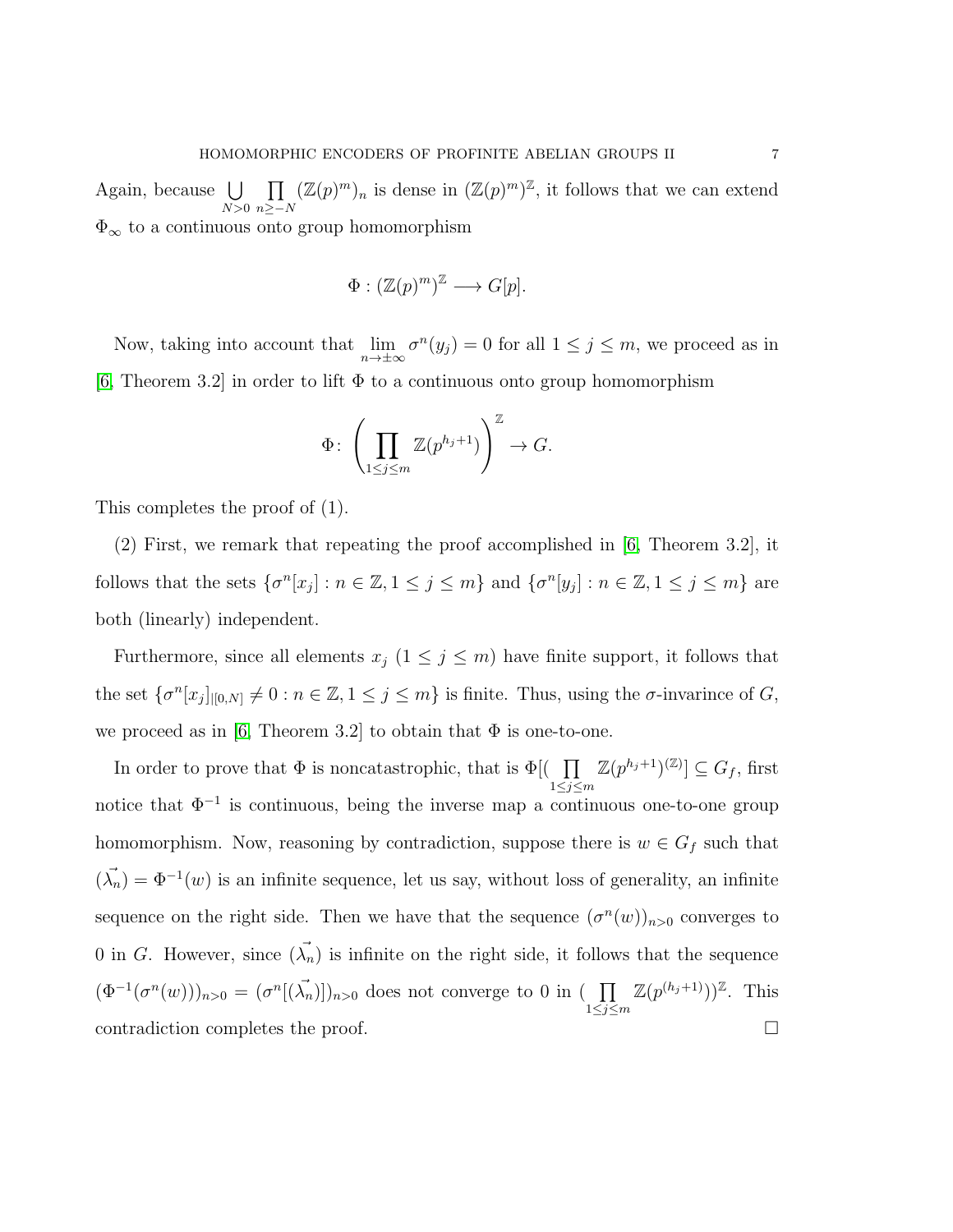**Definition 2.2.** In the sequel, a set  $\{y_1, \ldots, y_m\}$  (resp.  $\{x_1, \ldots, x_m\}$ ) that satisfies the properties established in Theorem [2.1](#page-3-0) is called *topological generating set* of G (resp.  $G[p]$ ).

Next, we are going to use the preceding results in order to characterize the existence of noncatastrophic, isomorphic encoders. As a consequence, we also characterize when a group shift is algebraically conjugate to a full group shift. First we need the following notions.

**Definition 2.3.** A group shift  $G \subseteq X = H^{\mathbb{Z}}$  is a shift of *finite type* (equivalently, is an *observable* group code) if it is defined by forbidding the appearance a finite list of (finite) blocks. As a consequence, there is  $N \in \mathbb{N}$  such that if  $x_1, x_2$  belong to G and they coincide on an N-block  $[k, \ldots, k + N]$ , then there is  $x \in G$  such that  $x_{[(-\infty,k+N]} = x_{1[(-\infty,k+N]}$  and  $x_{[k,\infty)} = x_{2[k,\infty)}$ . It is known that if G is an irreducible group shift over a finite group H, then G is also a group shift of finite type (see [\[11,](#page-16-4) Prop. 4.). Moreover, since every order controllable group shift  $G$  is irreducible, it follows that order controllable group shifts are of finite type.

Given an element  $x \in G_f$  with  $\text{supp}(x) = \{i \in \mathbb{Z} : x(i) \neq 0\}$ , the first index (resp. last index)  $i \in \text{supp}(x)$  is denoted by  $i_f(x)$  (resp.  $i_l(x)$ ). The lenth of supp $(x)$  is defined as  $|\text{supp}(x)| := i_l(x) - i_f(x) + 1.$ 

<span id="page-7-0"></span>Proposition 2.4. *Let* G *be a weakly controllable, group shift of finite type over a finite abelian* p-group H. If  $exp(H) = p$ , then there is a noncatastrophic isomorphic encoder *for* G*. As a consequence* G *is algebraically and topologically conjugate to a full group shift.*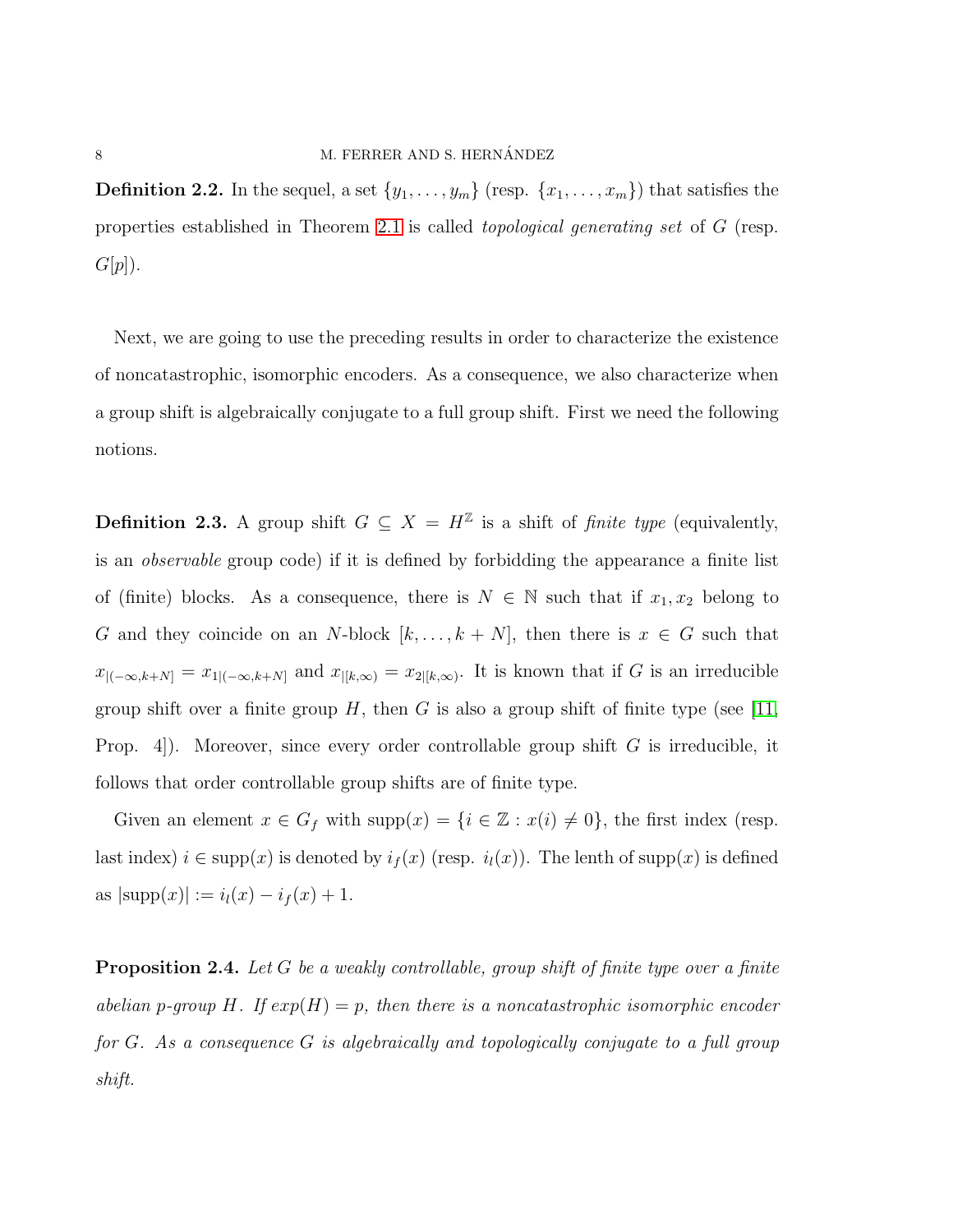*Proof.* First, remark that  $G = G[p]$  in this case. By Theorem [2.1,](#page-3-0) there is a topological generating subset  $\mathcal{B}_0 := \{x_j : 1 \leq j \leq m\} \subseteq G_{f[0,\infty]}[p] = G_{f[0,\infty]}$  such that  $\pi_{[0]}(\mathcal{B}_0)$ forms a basis of  $\pi_{[0]}(G_{[0,\infty)})$  and there is a canonically defined  $\sigma$ -invariant, onto, group homomorphism

$$
\Phi\colon (\mathbb{Z}(p)^m)^{\mathbb{Z}} \to G.
$$

Furthermore, we select each element  $x_j$  with minimal support in  $G_{f[0,\infty)}$  and such that  $|\text{supp}(x_1)| \leq \cdots \leq |\text{supp}(x_m)|.$ 

By Theorem [2.1](#page-3-0) (2), it will suffice to verify that there is a finite block  $[0, N] \subseteq \mathbb{N}$ such that the set  $\{\sigma^n[x_j]_{|[0,N]}\neq 0 : n \in \mathbb{Z}, 1 \leq j \leq m\}$  is linearly independent. Indeed, let N be a natural number such that  $\text{supp}(x_j) \subseteq [0, N]$  for all  $1 \le j \le m$  and satisfying the condition of being a group shift of finite type for G. That is, if  $\omega_1, \omega_2$  belong to G and they coincide on any N-block  $[k, \ldots, k+N]$ , then there is  $w \in G$  such that  $w_{|(-\infty,k+N]} = w_{1|(-\infty,k+N]}$  and  $w_{|[k,\infty)} = w_{2|[k,\infty)}$ .

Reasoning by contradiction, let us suppose that there is a linear combination

$$
\sum \lambda_{nj} \sigma^n(x_j)_{|[0,N]} = 0.
$$

Since the set  $\{\sigma^n[x_j] : n \in \mathbb{Z}, 1 \le j \le m\}$  is linearly independent, there must be an element  $u = \sigma^{n_1}[x_{j_1}]$  (for some  $n_1$  and  $j_1$ ) such that

$$
supp(u) \cap (-\infty, 0) \neq \emptyset.
$$

As a consequence, there exist  $\{\alpha_{nj}\}\subseteq \mathbb{Z}(p)$  such that

$$
u_{|[0,N]} = \sum_{(n \neq n_1, j \neq j_1)} \alpha_{nj} \sigma^n(x_j)_{|[0,N]}.
$$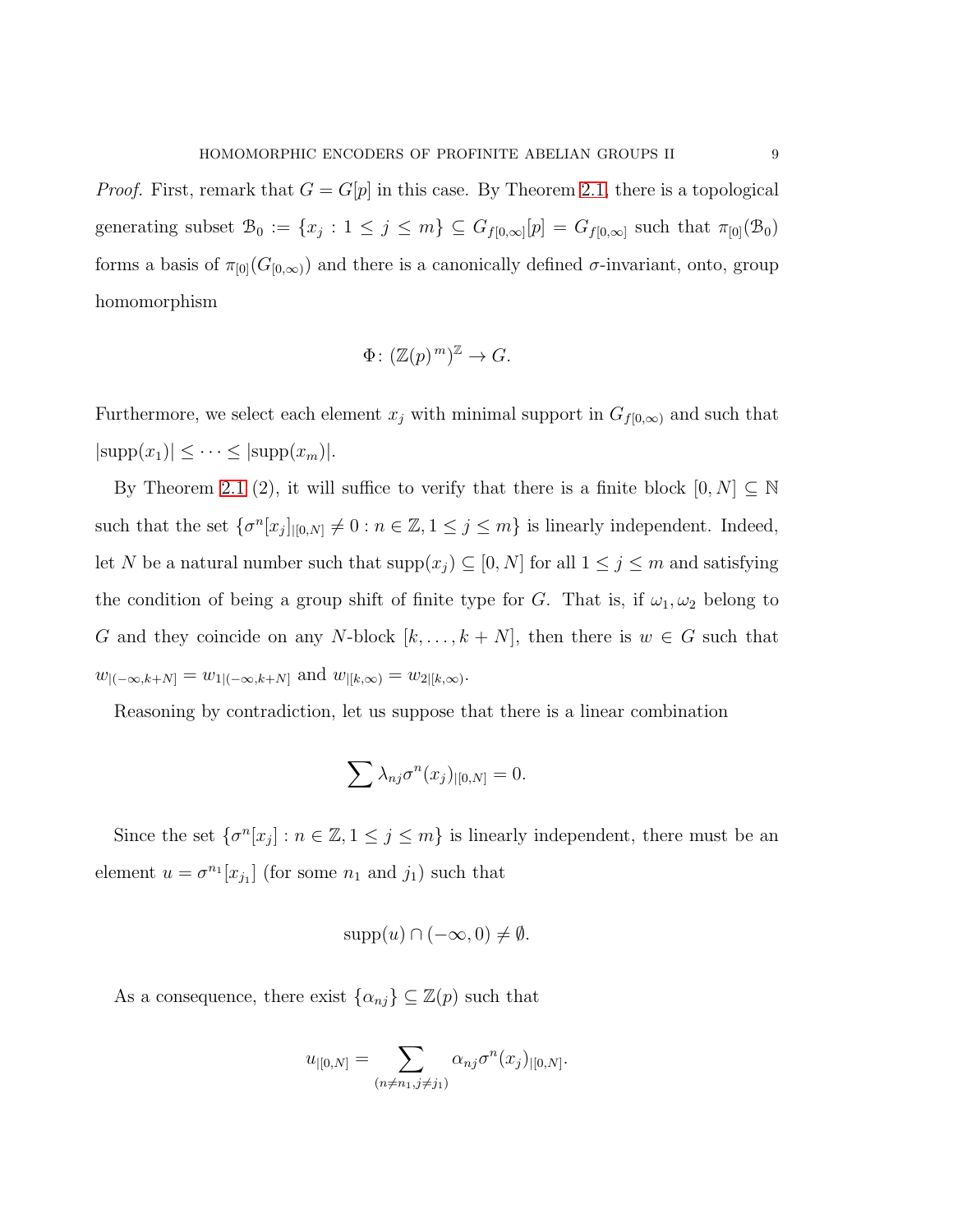We select u such that  $i_f(u)$  is minimal among the elements satisfying this property. Set

$$
v := \sum_{(n \neq n_1, j \neq j_1)} \alpha_{nj} \sigma^n(x_j).
$$

We have that

$$
(u-v)_{|[0,N]}=0.
$$

Since G is of finite type for N-blocks, there exists  $w \in G$  such that

$$
w_{|(-\infty,N]} = (u - v)_{|(-\infty,N]}
$$
 and  $w_{|[0,\infty)} = 0$ .

We have that  $i_f(u) \leq i_f(w)$  and  $i_l(w) < i_l(u)$ . Therefore, we have found an element  $w \in G_f$  with  $|\text{supp}(w)| < |\text{supp}(u)|$ . Therefore, we can replace  $x_{j_1}$  by  $\widetilde{x}_{j_1} := \sigma^{-n_1}(w)$ and  $|\text{supp}(\tilde{x}_{j_1})| < |\text{supp}(x_{j_1})|$ . This is a contradiction with our previous selection of the (ordered) set  $\{x_j : 1 \le j \le m\}$ , which completes the proof.

<span id="page-9-0"></span>Lemma 2.5. *Let* G *be an order controllable group shift over a finite abelian* p*-group* H. Then  $G[p]$  and  $p^rG$  are order controllable group shifts for all r with  $p^r < exp(H)$ . As a consequence, it holds that  $(p<sup>r</sup>G)<sub>f</sub> = p<sup>r</sup>G<sub>f</sub>$  for all r with  $p<sup>r</sup> < exp(H)$ .

*Proof.* It is obvious that  $G[p]$  is order controllable. Regarding the group  $p^rG$ , take an arbitrary element  $x = p^r y \in p^r G$ . By the order controllability of G, there is  $z \in G$  and  $n_0 \in \mathbb{N}$  such that  $y_{\vert(-\infty,0]} = z_{\vert(-\infty,0]}, \text{supp}(z) \subseteq (-\infty,n_0]$  and  $\text{order}(z_{\vert[1,n_0]})$ divides order( $y_{|[1,n_0]}$ ). Then  $p^r z \in p^r G$ ,  $x_{|(-\infty,0]} = p^r z_{|(-\infty,0]}$ ,  $\text{supp}(p^r z) \subseteq (-\infty,n_0]$  and order $(p^r z_{|[1,n_0]})$  divides order $(x_{|[1,n_0]})$ .

Finally, it is clear that  $p^r G_f \subseteq (p^r G)_f$ . Next we check the reverse implication.

Let  $y \in G$  such that  $x = p^r y \in (p^r G)_f$ . Then there are two integers  $m, M$  such that  $x \in G_{[m,M]}$ . Assume that  $M \geq 0$  without loss of generality. By order controllability,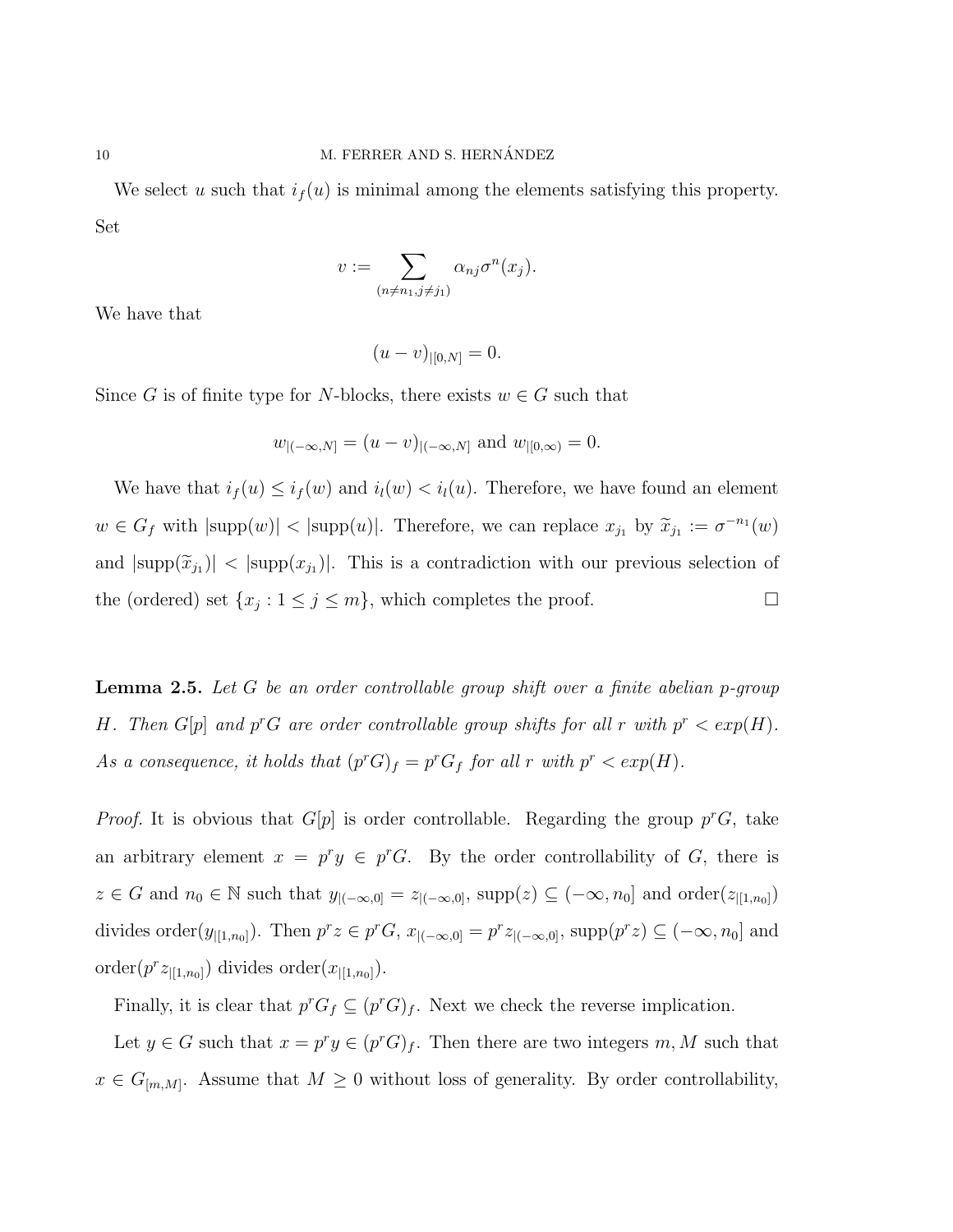there is  $z \in G$  such that  $\sigma^M(y)_{|(-\infty,0]} = z_{|(-\infty,0]}, \text{supp}(z) \subseteq (-\infty,n_0]$  and  $\text{order}(z_{|[1,n_0]})$ divides order $(\sigma^M(y)_{|[1,n_0]})$ . Hence, if  $v = \sigma^{-M}(z)$ , we have  $y_{|(-\infty,M]} = v_{|(-\infty,M]},$ supp $(v) \subseteq (-\infty, M+n_0]$  and order $(v_{|[M+1,M+n_0]})$  divides order $(y_{|[M+1,M+n_0]})$ . Therefore  $x = p^r v$  with  $v \in G_{(-\infty, M+n_o]}$ .

If  $m - n_o > 0$ , by order controllability, there is  $u \in G$  such that  $v_{|(-\infty,0]} = u_{|(-\infty,0]},$  $supp(u) \subseteq (-\infty, n_0] \subseteq (-\infty, m-1]$  and  $order(u_{|[1,n_0]})$  divides  $order(v_{|[1,n_0]})$ . Set  $w =$  $v - u$ . We have that  $w \in G_{[1,M+n_o]}$  and  $x = p^r w$ , which yields  $x \in p^r G_f$ .

If  $m - n_o \leq 0$ , set  $N = m - n_o - 1$ . By order controllability, there is  $u_1 \in G$ such that  $\sigma^N(v)_{|(-\infty,0]} = u_{1|(-\infty,0]}, \text{ supp}(u_1) \subseteq (-\infty,n_0]$  and  $\text{order}(u_{1|[1,n_0]})$  divides order $(\sigma^N(v)|_{[1,n_0]})$ . Hence, if  $u_2 = \sigma^{-N}(u_1)$ , we have  $v_{|(-\infty,N]} = u_{2|(-\infty,N]}$ , supp $(u_2) \subseteq$  $(-\infty, N + n_0] \subseteq (-\infty, m - 1]$  and order $(u_{2|[N+1,N+n_0]})$  divides order $(v_{|[N+1,N+n_0]})$ . Set  $w = v - u_2$ . We have that  $w \in G_{[N+1,M+n_0]}$  and  $x = p^r w$ , which agin yields  $x \in p^r G_f$ . This completes the proof.

Let G be a group shift over a finite abelian p-group H and let  $G/pG$  denote the quotient group defined by the map  $\pi: G \to G/pG$ . We define the subgroup

 $(G/pG)_f := \{ \pi(u) : u \in G \text{ and } u(n) \in pH \text{ for all but finitely many } n \in \mathbb{Z} \}.$ 

Lemma 2.6. *Let* G *be an order controllable group shift over a finite abelian* p*-group* H and let  $\{x_1, \ldots, x_m\} \subseteq (pG_f)_{[0,\infty)}$  be a topological generating set of pG, where  $x_i = py_i$ ,  $y_i \in G_f$ ,  $1 \leq i \leq m$ . If  $u \in G_f$  then there exist  $v \in G_f[p]$  and  $w \in \langle {\{\sigma^n(y_j) : n \in G_f\}} \rangle$  $\mathbb{Z}, \ 1 \leq j \leq m$ } *such that*  $u = v + w$ *.*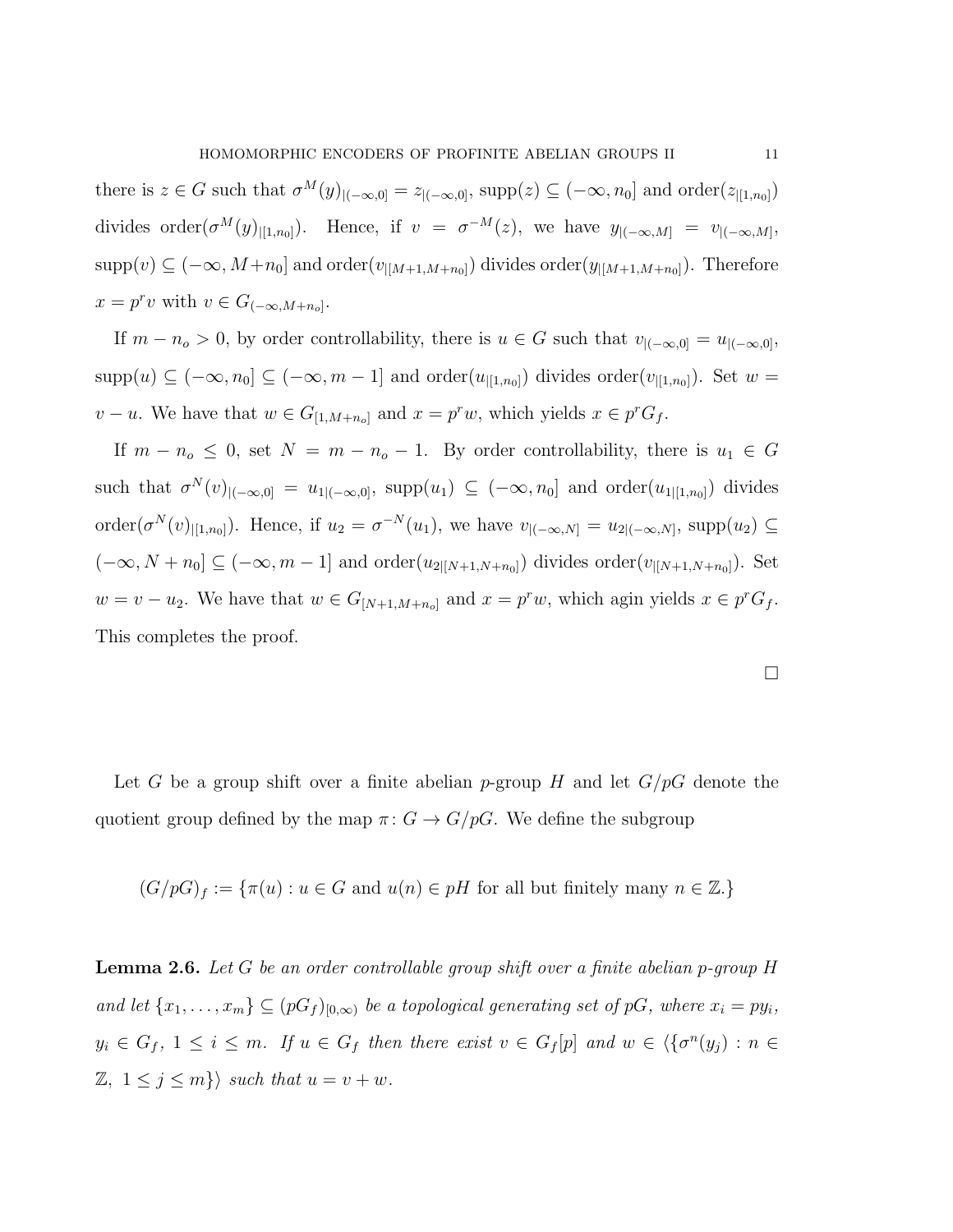*Proof.* Since  $\{x_1, \ldots, x_m\}$  is a topological generating set of pG, we have

$$
pu = \sum_{n \in \mathbb{Z}} \sum_{i=1}^{m} \lambda_{in} \sigma^{n}(x_i) = \sum_{n \in \mathbb{Z}} \sum_{i=1}^{m} \lambda_{in} p \sigma^{n}(y_i) = p \sum_{n \in \mathbb{Z}} \sum_{i=1}^{m} \lambda_{in} \sigma^{n}(y_i).
$$

Furthermore, since the group shift  $pG$  is of finite type and  $(pG)_f = p(G_f)$  by Lemma [2.5,](#page-9-0) we can apply Proposition [2.4](#page-7-0) to the group shift  $pG$ , in order to obtain that the sum in the equality above only involves non-null terms for a finite subset of indices  $F \subseteq \mathbb{Z}$ . Therefore

$$
pu = p \sum_{n \in F} \sum_{i=1}^{m} \lambda_{in} \sigma^n(y_i).
$$

Set

$$
w := \sum_{n \in F} \sum_{i=1}^m \lambda_{in} \sigma^n(y_i) \in G_f.
$$

Then

$$
u = w + (u - w),
$$

where  $w \in \langle {\{\sigma^n(y_j) : n \in \mathbb{Z}, 1 \leq j \leq m\}} \rangle$  and  $p(u - w) = 0$ . It now suffices to take  $v := u - w.$ 

<span id="page-11-0"></span>Theorem 2.7. *Let* G *be an order controllable group shift (therefore, of finite type) over a finite abelian* p*-group* H*. Then there is a noncatastrophic isomorphic encoder for* G*. As a consequence* G *is algebraically and topologically conjugate to a full group shift.*

*Proof.* Using induction on the exponent of G, we will prove that there is topological generating set  $B_0$  of  $G[p]$ , where  $B_0 := \{x_1, \ldots, x_m\} \subseteq (pG_f[p])_{[0,\infty)}$  such that  $\pi_{[0]}(B_0)$ forms a basis of  $\pi_{[0]}((pG[p])_{[0,\infty)})$  and for each  $x_j \in B_0$  there is an element  $y_j \in G_f$ such that  $x_j = p^{h_j} y_j$ . Furthermore G is algebraically conjugate to the full group shift generated by  $\mathbb{Z}(p^{h_1}) \times \ldots \mathbb{Z}(p^{h_m})$ .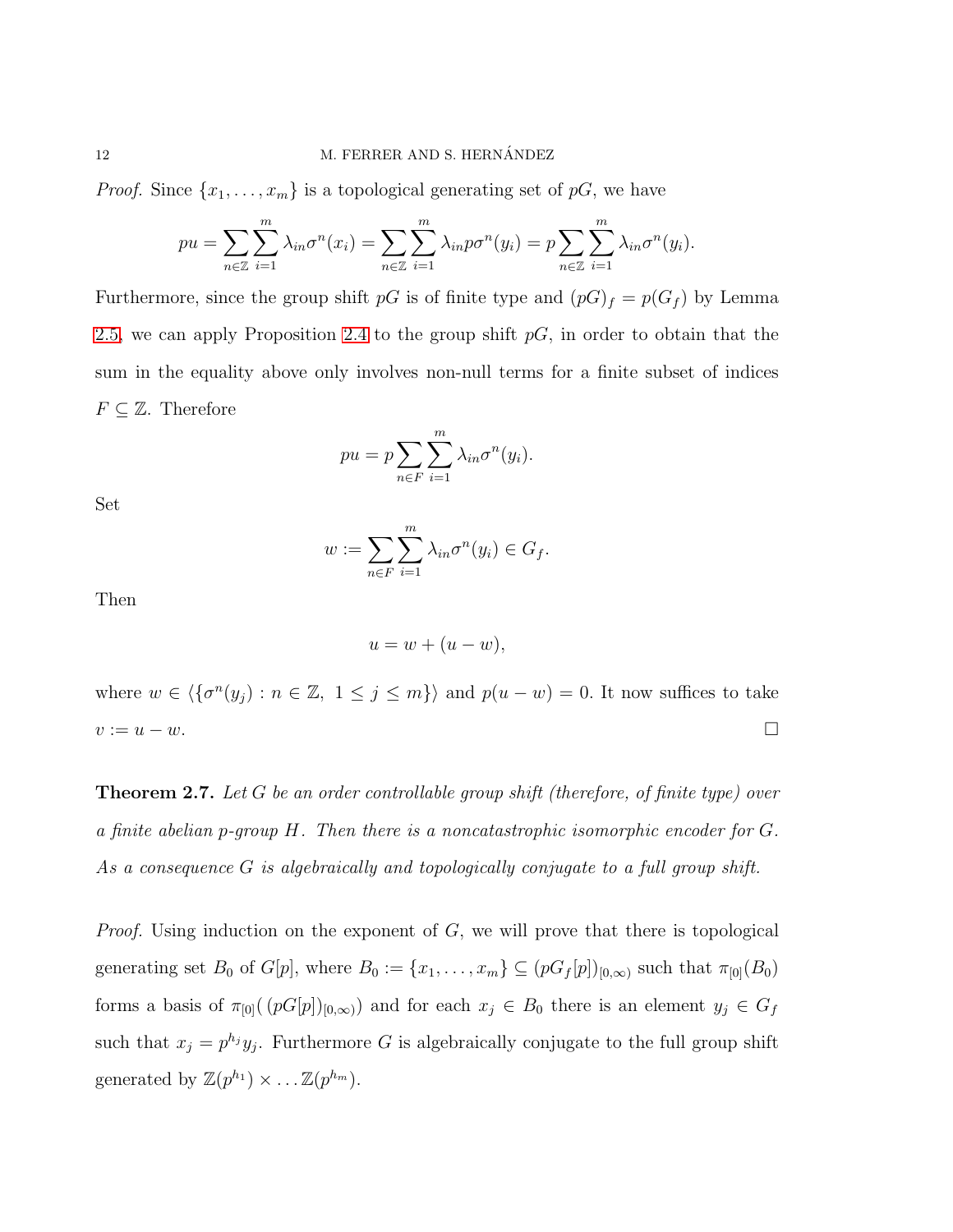The case  $exp(G) = p$  has already be done in Proposition [2.4.](#page-7-0) Now, suppose that the proof has been accomplished if  $exp(G) = p^h$  and let us verify it for  $exp(G) = p^{h+1}$ . We proceed as follows:

First, take the closed, shift invariant, subgroup pG. We have that  $exp(pG) = p<sup>h</sup>$ and by the induction hypothesis, there is topological generating set  $B_0$  of  $pG[p]$ , where  $B_0 := \{x_1, \ldots, x_m\} \subseteq (pG_f[p])_{[0,\infty)}$  such that  $\pi_{[0]}(B_0)$  forms a basis of  $\pi_{[0]}((pG[p])_{[0,\infty)})$ and for each  $x_j \in B_0$  there is an element  $y_j \in pG_f$  such that  $x_j = p^{h_j}y_j$ .

Since  $y_j \in pG_f$ , there is  $z_j \in G_f$  such that  $y_j = pz_j$ ,  $1 \le j \le m$ . Furthermore, we may assume that there is a finite block  $[0, N_1] \subseteq \mathbb{N}$  such that the set  $\{\sigma^n[y_j]_{|[0,N_1]}\neq 0:$  $n \in \mathbb{Z}, 1 \leq j \leq m$  is linearly independent. As a consequence, using similar arguments as in [\[6,](#page-16-11) Theorem 3.2], it follows that the set  $\{\sigma^n[z_j]_{|[0,N_1]}\neq 0 : n \in \mathbb{Z}, 1 \leq j \leq m\}$ also is linearly independent. Therefore there is a canonically defined  $\sigma$ -invariant, onto, group homomorphism

$$
\Phi\colon \left(\prod_{1\leq j\leq m}\mathbb{Z}(p^{h_j})\right)^{\mathbb{Z}}\to pG.
$$

Now, we complete the set  $B_0 := \{x_1, \ldots, x_m\} \subseteq (pG)[p]_{f[0,\infty)}$  with a finite set  $B_1 :=$  $\{u_1, \ldots, u_k\} \subseteq G[p]_{f[0,\infty)}$  such that  $\pi_{[0]}(B_0 \cup B_1)$  is a basis of  $\pi_{[0]}(G[p])$ . Remark that we must have  $h(u_i) = 0$  for all  $1 \leq i \leq k$ , since  $\pi_{[0]}(B_0)$  forms a basis of  $\pi_{[0]}([pG[p])$ . Furthermore, arguing as in Proposition [2.4,](#page-7-0) we may assume that there is a finite block  $[0, N_2] \subseteq \mathbb{N}$  such that the set

$$
E := \{ \sigma^n[u_i]_{|[0,N_2]} : \sigma^n[u_i]_{|[0,N_2]} \neq 0 : n \in \mathbb{Z}, 1 \leq i \leq k \}
$$

is an independent subset of  $G[p]_{|[0,N_2]}$ .

Now, consider the quotient group homomorphism

$$
q\colon G\to G/pG
$$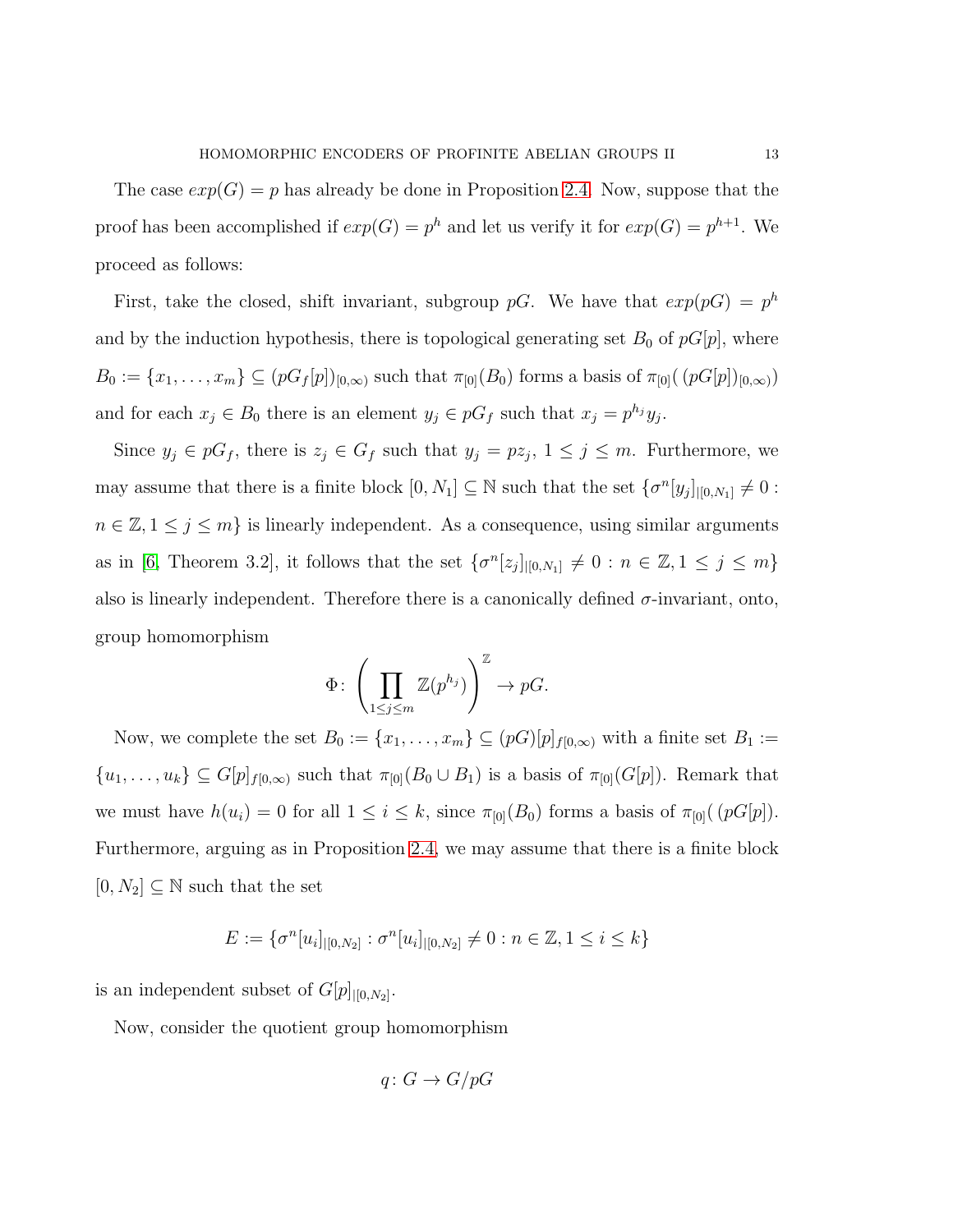and remark that  $G/pG$  is a group shift over  $(H/pH)^{\mathbb{Z}}$ . Making use of this quotient map, we select a basis

$$
V_1 := \{v_1, \ldots, v_k\} \subseteq G_f[p]_{[0, +\infty)}
$$

satisfying the following properties:

- (1)  $V_{1|[0,N_2]} \subseteq \langle \{\sigma^n[u_i]_{|[0,N_2]} : \sigma^n[v_i]_{|[0,N_2]} \neq 0 : n \in \mathbb{Z}, 1 \leq i \leq k \} \rangle.$
- (2)  $\pi_{[0]}(B_0 \cup V_1)$  is a basis of  $\pi_{[0]}(G[p])$ .
- (3) The set

$$
\{\sigma^n[v_i]_{|[0,N_2]} : \sigma^n[v_i]_{|[0,N_2]} \neq 0 : n \in \mathbb{Z}, 1 \leq i \leq k\}
$$

is independent.

(4) Each  $q(v_i)$  has the minimal possible support in  $(G/pG)_f$ . That is

 $|\text{supp}(q(v_1))| < \cdots < |\text{supp}(q(v_k))|$ 

where, if  $\text{supp}(q(v_i)) = \{ \ldots, l_1, \ldots, l_{p_i} \}, \text{ then } |\text{supp}(q(v_i))| := l_{p_i} - l_1 + 1.$ 

It is straightforward to verify that  $q(G_f)\subseteq (G/pG)_f$  and, as a consequence, it follows that the group  $G/pG$  is controllable and its controllability index is less than or equal to the controllability index of  $G$ . As in Theorem [2.1,](#page-3-0) the topological generating set  $\{v_1, \ldots, v_k\} \cup \{z_1, \ldots, z_m\}$  defines a continuous onto group homomorphism

$$
\Phi: \left(\mathbb{Z}(p)^k \times \prod_{1 \leq j \leq m} (\mathbb{Z}_{p^{h_m+1}})\right)^{\mathbb{Z}} \longrightarrow G
$$

By Theorem [2.1,](#page-3-0) in order to proof that  $\Phi$  is one-to-one, it will suffice to find some block  $[0, N] \in \mathbb{Z}$  such that

$$
S := (\{\sigma^s[v_i]_{|[0,N]} \neq 0 : s \in \mathbb{Z}, 1 \leq i \leq k\} \cup \{\sigma^n[z_j]_{|[0,N_1]} \neq 0 : n \in \mathbb{Z}, 1 \leq j \leq m\})_{|[0,N]}
$$
 forms and independent subset of  $G_{|[0,N]}$ .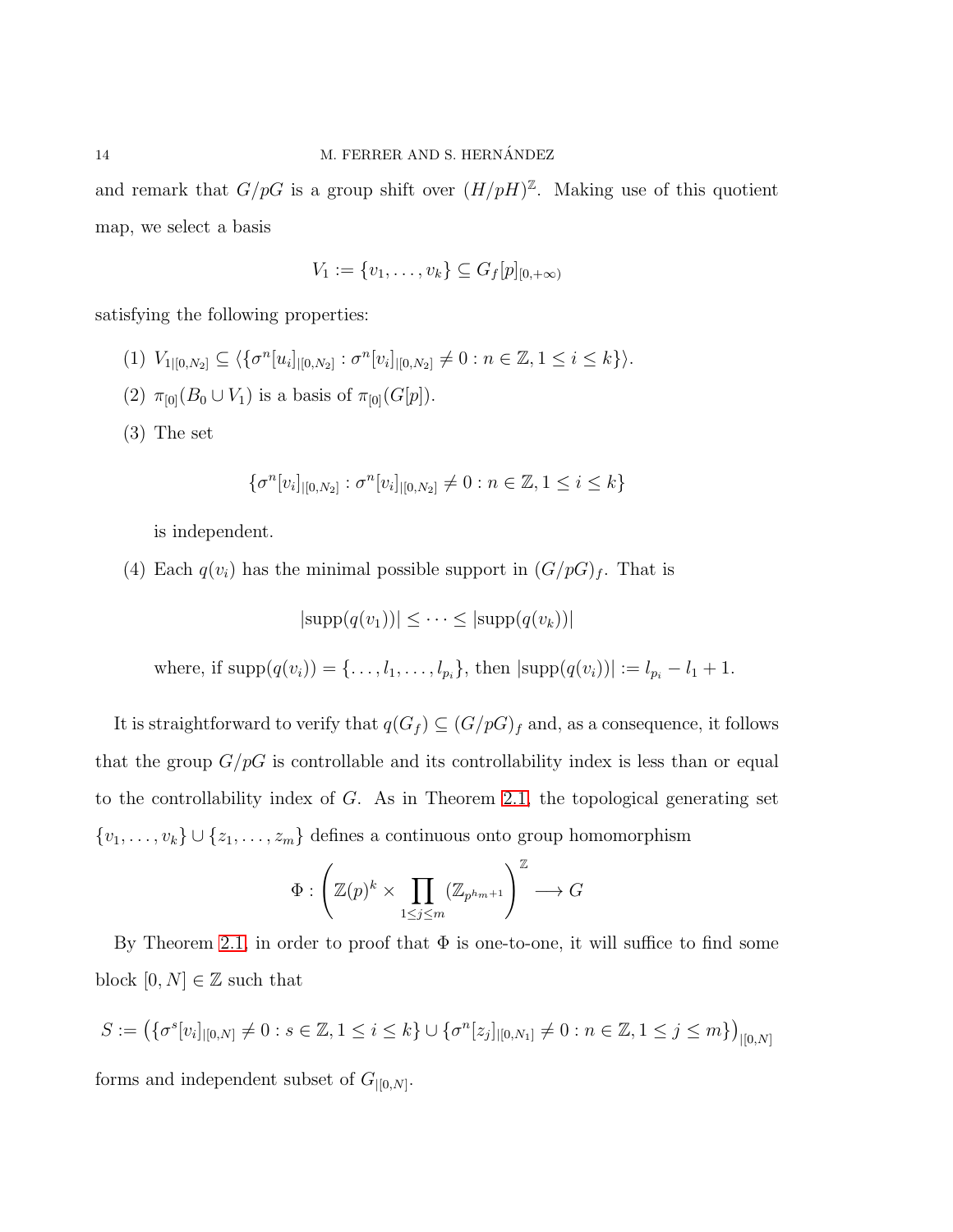Since that this property holds separately for  $\{z_1, \ldots, z_m\}$  on the block  $[0, N_1]$  and  $\{v_1, \ldots, v_k\}$  on the block  $[0, N_2]$ , it will suffice to verify that if we denote by Y to the group shift generated by  $\{z_1, \ldots, z_m\}$  and by U to the group shift generated by  $\{v_1, \ldots, v_k\}$ , then there is an block  $[0, N] \subseteq \mathbb{Z}$  such that

$$
(Y \cap U)_{|[0,N]} = \{0\}.
$$

Since this implies that  $S_{|[0,N]}$  is an independet subset.

Indeed, take  $N \ge \max(2N_1, 2N_2)$ . Then, reasoning by contradiction, assume we have a sum

$$
\left(\sum \alpha_{in} \sigma^n(v_i) + \sum \beta_{js} \sigma^s(z_j)\right)|_{[0,N]} = \{0\}.
$$

Remark that we may assume that this sum is finite without loss of generality since G is order controllable. Then

$$
p(\sum \alpha_{in}\sigma^n(v_i) + \sum \beta_{js}\sigma^s(z_j))_{|[0,N]} = (\sum p\alpha_{in}\sigma^n(v_i) + \sum p\beta_{js}\sigma^s(z_j))_{|[0,N]} = \{0\}
$$

this yields

$$
\sum p\beta_{js}\sigma^s(z_j)|_{[0,N]} = \sum \beta_{js}\sigma^s(y_j)|_{[0,N]} = \{0\}.
$$

Since  $N \geq N_1$ , this implies that

$$
\sum \beta_{js}\sigma^s(y_j)=\{0\}.
$$

This mans that  $\beta_{js} = p\gamma_{js}$  for every index js. Thus we have

$$
\left(\sum \alpha_{in} \sigma^n(v_i) + \sum p \gamma_{js} \sigma^s(z_j)\right)|_{[0,N]} = \{0\}.
$$

Now, we select an element  $\sigma^n(v_i)$  such that  $i_f(q(\sigma^n(u_i)))$  is minimal among the elements satisfying this property. Suppose without loss of generality that  $\sigma^n(v_i) = \sigma^{n_1} v_1$  for simplicity's sake. Solving for  $\sigma^{n_1}v_1$  in the equality above, we have

$$
\sigma^{n_1}v_{1|[0,N]} = \left(\sum_{n \neq n_1, i \neq 1} \alpha'_{in} \sigma^n(v_i) + \sum p \gamma'_{js} \sigma^s(z_j)\right)|[0,N]} = \{0\}.
$$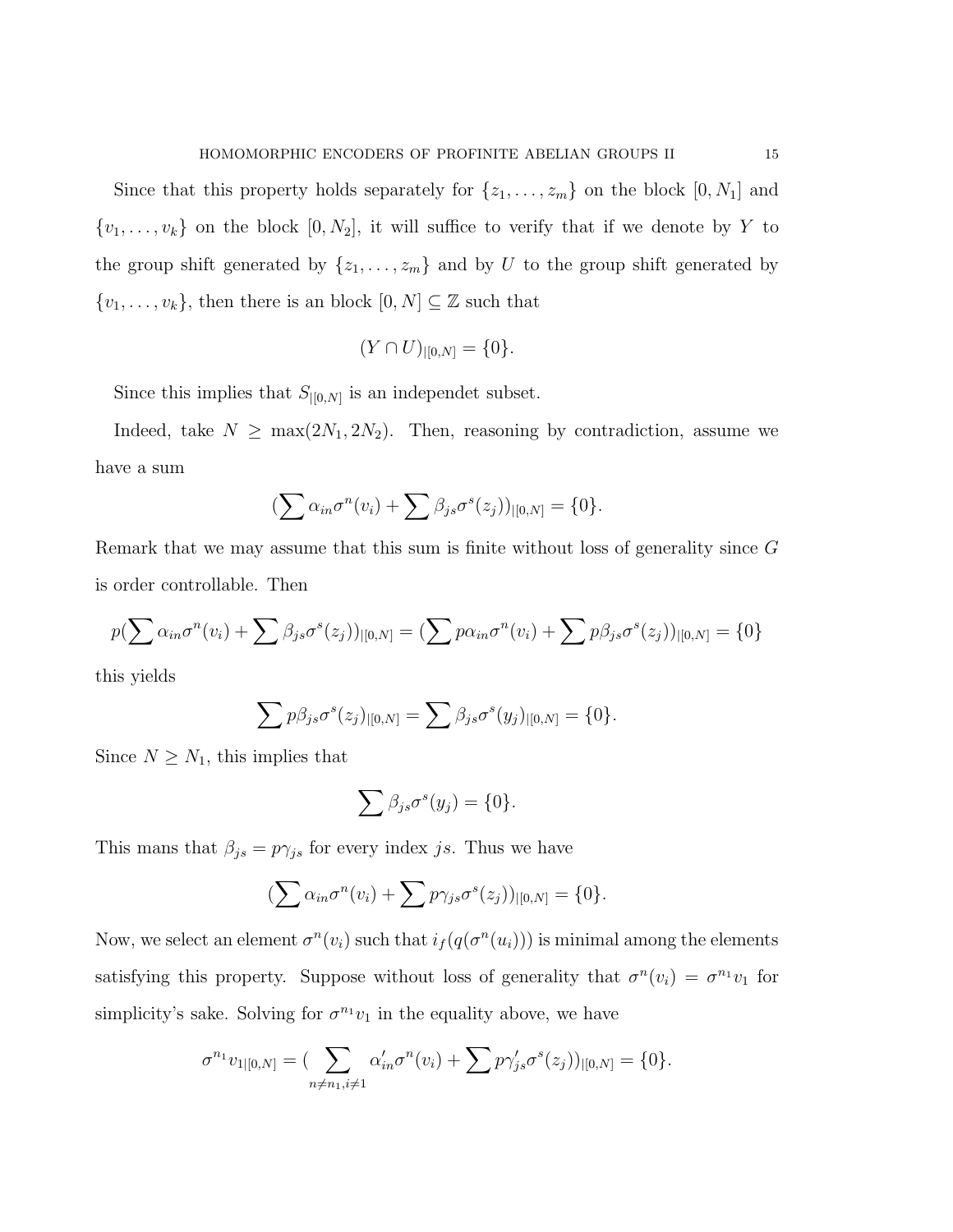Set

 $w := \sum$  $n \neq n_1, i \neq 1$  $\alpha'_{in}\sigma^n(v_i)$ 

and set

$$
w_1:=\sigma^{n_1}v_1-w.
$$

Remark that  $pw_1 = 0$ , that is  $w_1 \in G[p]$  and

$$
w_{1|[0,N]} = \sum p \gamma'_{js} \sigma^s(y_j)_{|[0,N]} \in pH.
$$

Therefore

$$
supp(q(w_1)) \cap [0, N] = \emptyset.
$$

Since G is a group shift of finite type, there is  $w_2 \in G$  such that

$$
w_{2|(-\infty,N]} = w_{1|(-\infty,N]}
$$
 and  $w_{2|[0,+\infty)} = \sum p \gamma'_{js} \sigma^s(y_j)_{|[0,+\infty)}$ .

From the way  $w_2$  has been defined, we have that  $\sigma^{-n_1}(w_2) \in G_f[p]_{[0,+\infty)}$  satisfies that

$$
\sigma^{-n_1}(w_2)_{|[0,N_2]} \in \langle \{\sigma^n[v_i]_{|[0,N_2]} : \sigma^n[v_i]_{|[0,N_2]} \neq 0 : n \in \mathbb{Z}, 1 \leq i \leq k\} \rangle
$$

and

$$
|\text{supp}(q(w_2))| \le |\text{supp}(q(\sigma^{n_1}(v_1)))|.
$$

This is a contradiction and completes the proof.  $\Box$ 

We can now proof Theorem [1.3.](#page-3-1)

**Proof of Theorem [1.3](#page-3-1).** Since every finite abelian group is the direct sum of all its nontrivial p-subgroups, the proof follows from Theorem [2.7,](#page-11-0) in like manner as [\[6,](#page-16-11) The-orem A] follows from [\[6,](#page-16-11) Theorem 3.2].

QUESTION: Under what conditions is it possible to extend Theorem [1.3](#page-3-1) to nonabelian groups?